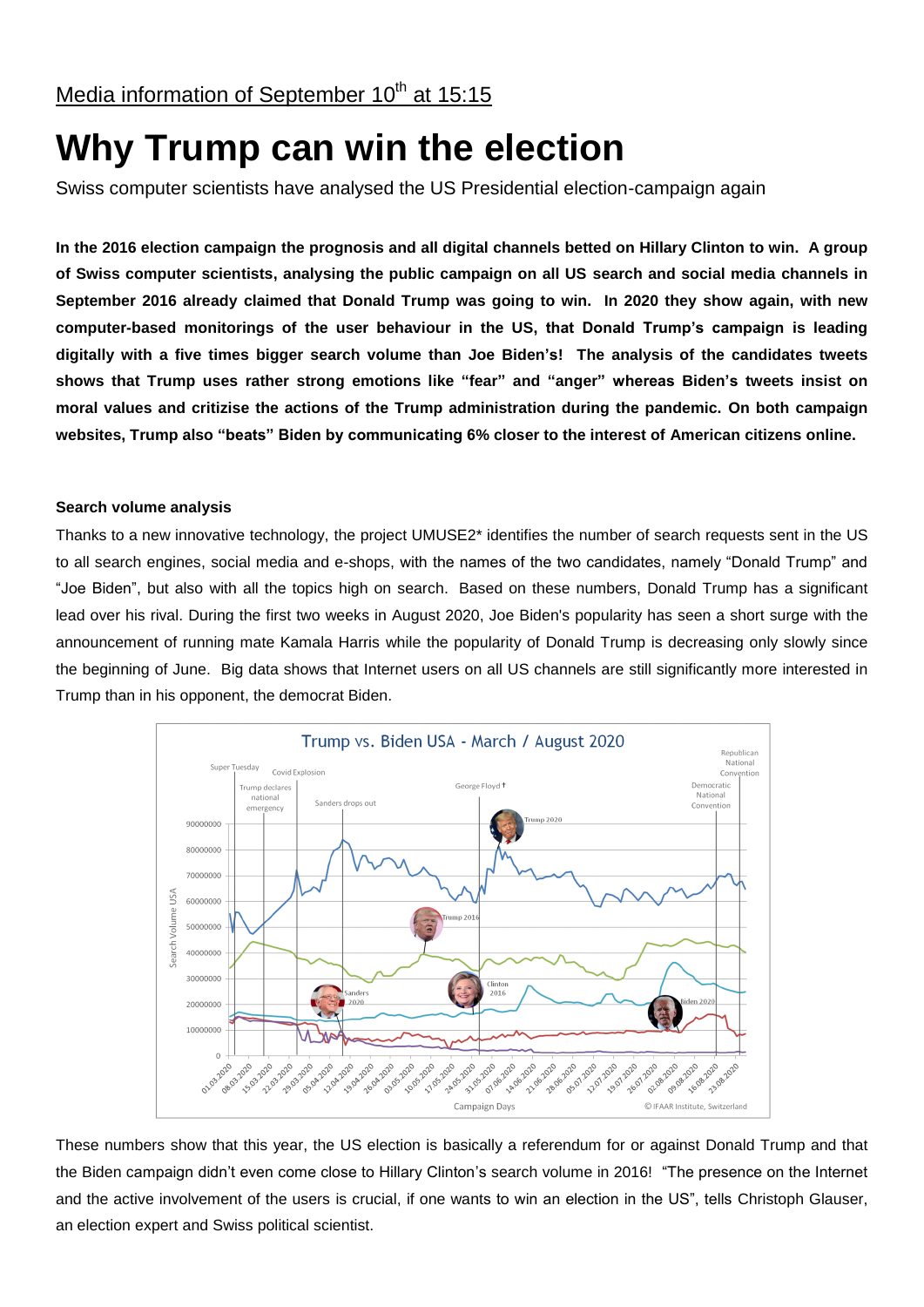The new technology also tracks the political demand of the citizens by monitoring the frequencies of numerous general topics (e.g., jobs and economy, healthcare, coronavirus or education). During the last two months, anonymous users in the US have been really concerned about the COVID-19, business and economy, but less about education. Compared to the 2016 campaign, Trump is again upfront with the search volumes on all important channels in the United States. Joe Biden couldn't even "inherit" the online demand of Bernie Sanders, like Hillary did in 2016. Biden's campaign didn't come out of the lows during the whole summer of 2020. Whereas Trump inherited most of the digital user attention, astonishingly even more during the hot phase of the Black Lives Matter (BLM) movement.



For example, three of the most relevant topics during the presidential election are "coronavirus", "jobs" and "Black lives matter". The figures show the volume on all the search engines, social media and e-shops during this summer. Black Lives Matter compares well with the "gun control" topic in 2016, where two shooting incidents, a terrorist attack in San Bernardino in December 2015 and the "Orlando" case, led to two strong peaks in the public search on gun control. In 2020 the same phhenomenon is comparable to the BLM cases with George Floyd and Jacob Blake. The digital attention for such topics is usually rising up relatively high, but loosing digital demand after a rather short period of time.

#### **Twitter analysis**

In addition, the tweets written by both candidates have been analyzed. On this social network channel, Trump is clearly more prolific with, in mean, 37 tweets per day (August) compared to 14 for Biden. Unlike the previous 2016 campaign, Trump retweets more (around 35%), a clue that he might be less involved. Unlike Biden, his tweets contain more references to other Twitter accounts (4.4% vs. 0.4%) but less hyperlinks (usually used to display a video). Trump's team often opts to repeat the same (or similar) tweet, up to 14 times for the "LAW & ORDER" tweet. The repetition of this kind of message (10% of Trump's tweets are repeated, in mean, 8 times), even false or misleading, achieves the intended objective. For example, following Trump's repeated claims that *the New York Times* publishes fake news, only 8% of Republicans consider this newspaper as trustworthy. Looking at tweets' contents,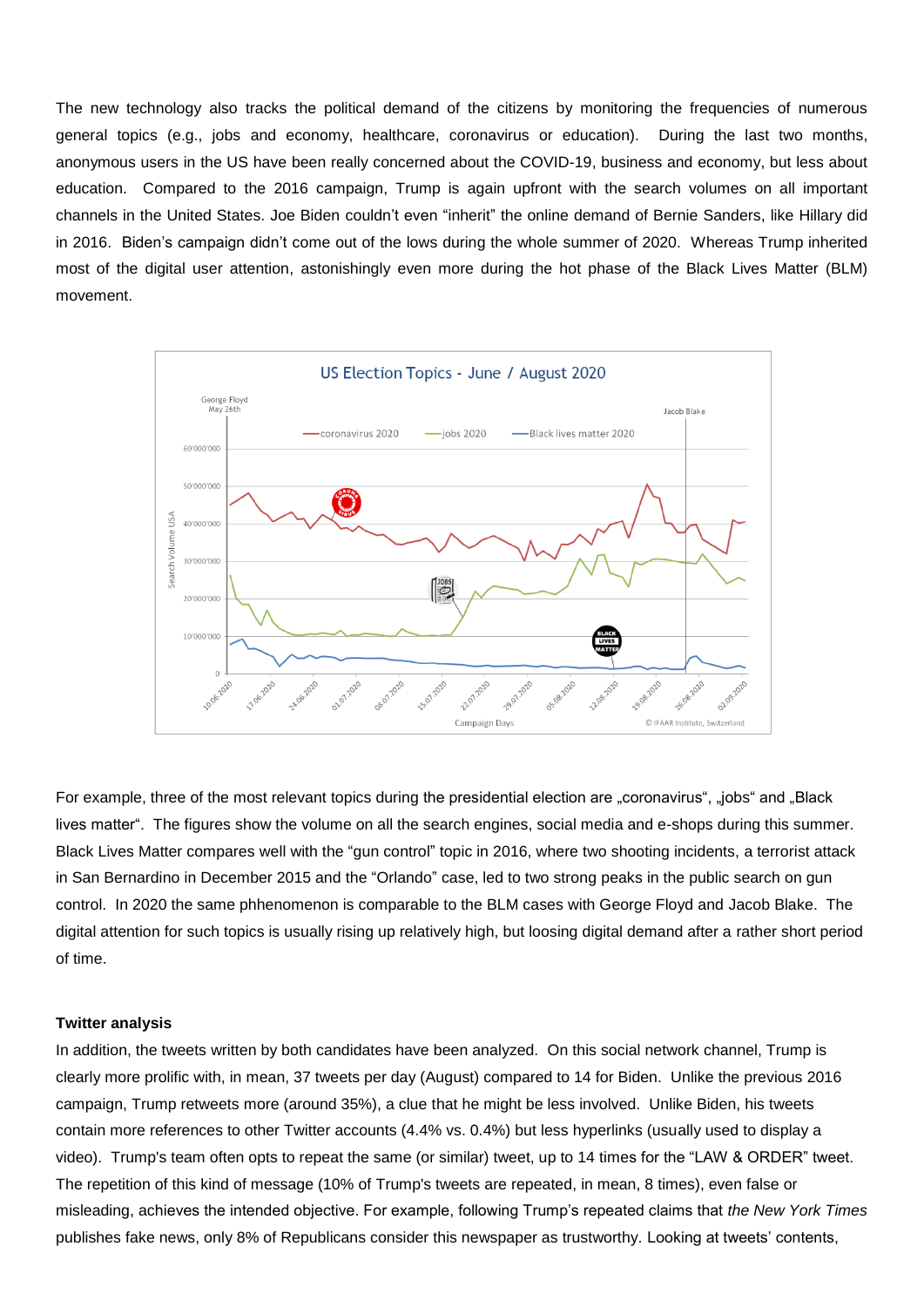one can observe that Trump focuses on his opponent's names ("sleepy Biden", spelled sometime Bidan) or the "Radical Left" (occurring the first time June 30th, 2018). However, the media is still a good target for Trump as shown by the following tweet (May 16th, 2020) in which the terms *Sleepy, Joe, Biden, Radical, Left, Lamestream, Fake, News, Media, crazy* are specific to Trump's vocubulary.



I'm not running against Sleepy Joe Biden. He is not even a factor. Never was, remember 1% Joe? I'm running against the Radical Left, Do Nothing Democrats & their partner, the real opposition party, the Lamestream Fake News Media! They are vicious & crazy, but we will WIN!

**ODS** 348 K

29 K commentaires 22 K partages

As an emotional person guided by his intuitions, Trump has adopted a fighting rhetoric, without defending his records and actions. Recurrently, a blame tone appears (e.g., bad, vicious, corrupt corresponding to 1% of the words), with concrete and easy to understand terms. His rhetoric, compared to Biden, presents a higher degree of tenacity and certainty with adverbs occurring to emphasis a grandiose pitch (e.g., great, incredible, powerful, 1.4% of the words). Currently, two topics are mainly ignored by Trump's team, namely the immigrants and China.

If Trump's tweets ignore the coronavirus (3% of his tweets in August), Biden puts this question forward (13.8% of his tweets). Trump insists on the security question (5.6% of tweets are about "police") while Biden tweets about the moral values (e.g., integrity, freedom, darkness covering 26.7% of his tweets), on symbolic entities (e.g. nation, peace, freedom in 45% of his tweets), and on the voters and persons (35.7% with e.g., Americans, folks, public, voters). Moreover, Biden is focusing more on establishing a relationship with the audience (more *we*-words). To illustrate these aspects, our computer has selected this tweet (August 27th, 2020) that includes the following specific terms: lead, America, know, hard, folks, struggling, get, through, day, derseve, president, fight, nation, crisis,



Joe Biden @ @JoeBiden - Aug 27

To lead America, you have to understand America.

I know how hard it is for folks who are sick, struggling, and wondering how they'll get through the day.

You deserve a president who will fight for you and lead our nation out of these crises. I'll get started on day one.

"*We are in a battle for the soul of this nation. And if we're going to get through these crises — we need to come together and unite for a better America. @KamalaHarris gets that — and I believe there's no better person to help me get the job done.* " (August 13th, 2020)